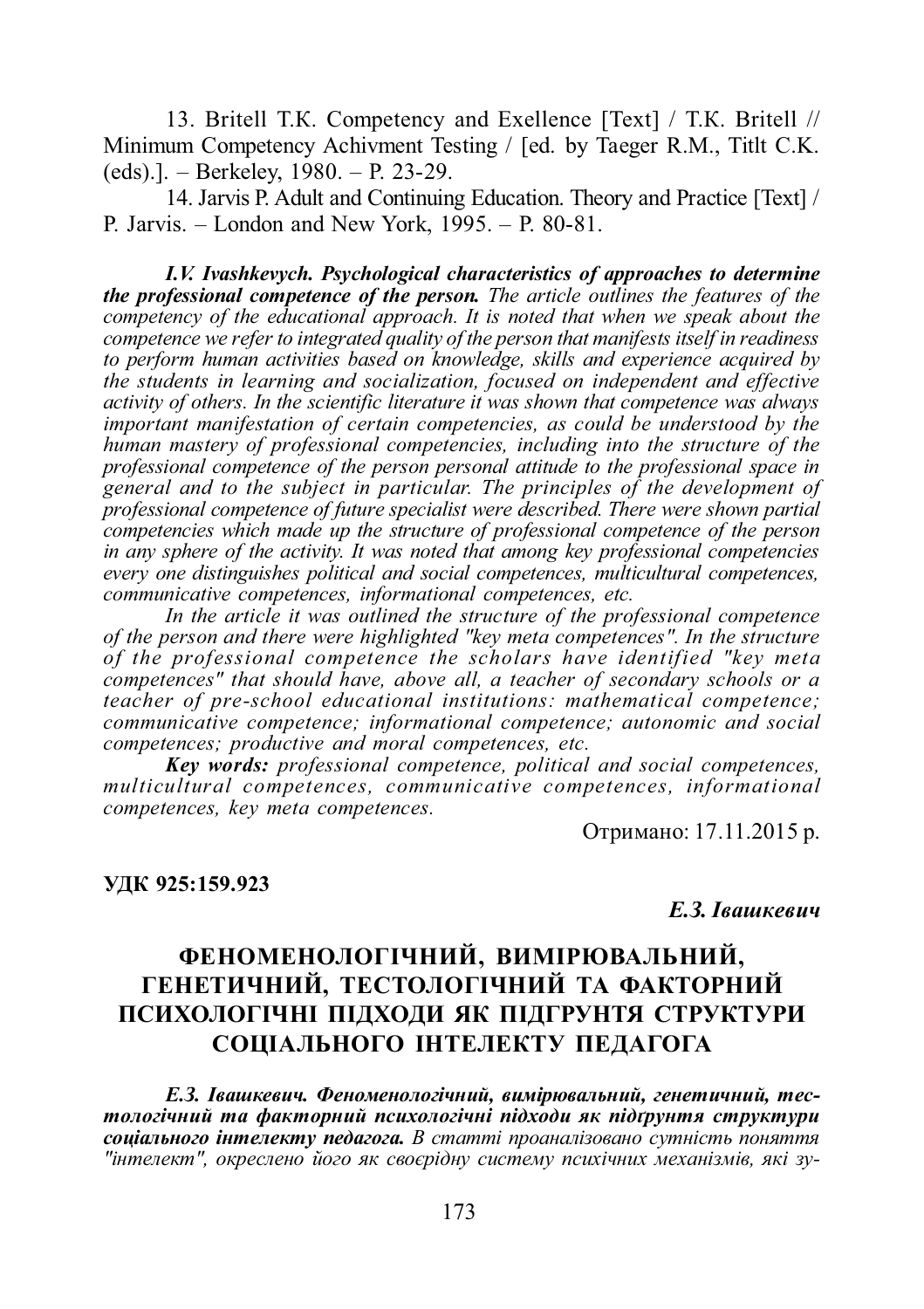мовлюють можливість побудови індивідом суб'єктивної картини світу. Опи $c$ ано два основних підходи до інтелекту, які виокремлено в психології – когні*тивний і категоріальний. Окреслено сутність та зміст категоріальних підходів* до визначення поняття "ителект", а саме феноменологічного, вимірювально*го, генетичного, тестологічного та факторного підходів. Запропоновано та*  $i$ *λιναλιο αεπιορτικν κοιναεπιστο coviantanozo inmenekmy, яка передбачає, що сои* $i$ альний інтелект вміщує когнітивну, мнемічну та емпатійну підструктури.

Ключові слова: інтелект, соціальний інтелект, феноменологічний, вимірювальний, генетичний, тестологічний та факторний психологічні підходи, когнітивна, мнемічна та емпатійна підструктури соціального інтелекту.

Э.3. Ивашкевич. Феноменологический, измерительный, генетический, текстологический и факторный психологические подходы как осно*ɜɚ ɫɬɪɭɤɬɭɪɵ ɫɨɰɢɚɥɶɧɨɝɨ ɢɧɬɟɥɥɟɤɬɚ ɩɟɞɚɝɨɝɚ. ȼ ɫɬɚɬɶɟ ɩɪɨɚɧɚɥɢɡɢ***изатемутно совершенно и постоянить и телевитетет и станке и решлини.**<br>ровано понятие "интеллект". Интеллект определён как своеобразная сис-.<br>тема психических механизмов, которые фасилитируют возможность построения индивидом субъективной картины мира. Описаны два основных лодхода к интеллекту, которые выделены в психологии – когнитивный и категориальный. Определены сущность и содержание категориальных под*ɯɨɞɨɜɤ ɨɩɪɟɞɟɥɟɧɢɸ ɩɨɧɹɬɢɹ "ɢɧɬɟɥɥɟɤɬ", ɚ ɢɦɟɧɧɨ ɮɟɧɨɦɟɧɨɥɨɝɢɱɟɫɤɨɝɨ,* измерительного, генетического, тестологического и факторного подходов. Предложена и описана авторская концепция социального интеллекта, которая предусматривает, что социальный интеллект содержит когнитивную, мнемическую и эмпатийную подструктуры.

**Ключевые слова:** интеллект, социальный интеллект, феноменологический, измерительный, генетический, тестологический и факторный пси*хологические подходы, когнитивная, мнемическая и эмпатийная подструк*туры социального интеллекта.

Постановка проблеми. В останні десятиліття формування та виховання особистості постає важливим суспільним завданням. У зв'язку з цим неабиякої актуальності набувають питання професійної підготовки майбутніх педагогів до реалізації професійних функцій відповідно до нових ідей, цілей і цінностей освіти, а також саморозвиток інтелекту педагога в майбутньому житті та професійній діяльності. У змінених умовах виявляється, нарешті, затребуваним інтелект і, особливо, – соціальний інтелект. Здатність педагога впливати на інших людей, фасилітувати розвиток духовних сил і здібностей (соціального потенціалу учня) не може реалізоɜɭɜɚɬɢɫɹɛɟɡɞɨɛɪɟɪɨɡɜɢɧɟɧɢɯɫɨɰɿɚɥɶɧɢɯɭɦɿɧɶɿɧɚɜɢɱɨɤ, ɜɢɫɨɤɨɝɨɪɿɜɧɹ продуктивного спілкування, комунікативного потенціалу, професійної компетентності самого пелагога тошо.

Аналіз останніх досліджень і публікацій. На наш погляд, вивчення проблеми соціального інтелекту особистості слід починати, насамперед, з визначення поняття "інтелект". Дослідженню інтелекту, умов і механізмів його розвитку присвячено фундаментальні праці Б.Г.Ананьєва, Х.Айзенка, Дж.Брунера, А.В.Брушлинського, Л.С.Виготського, К.Дун-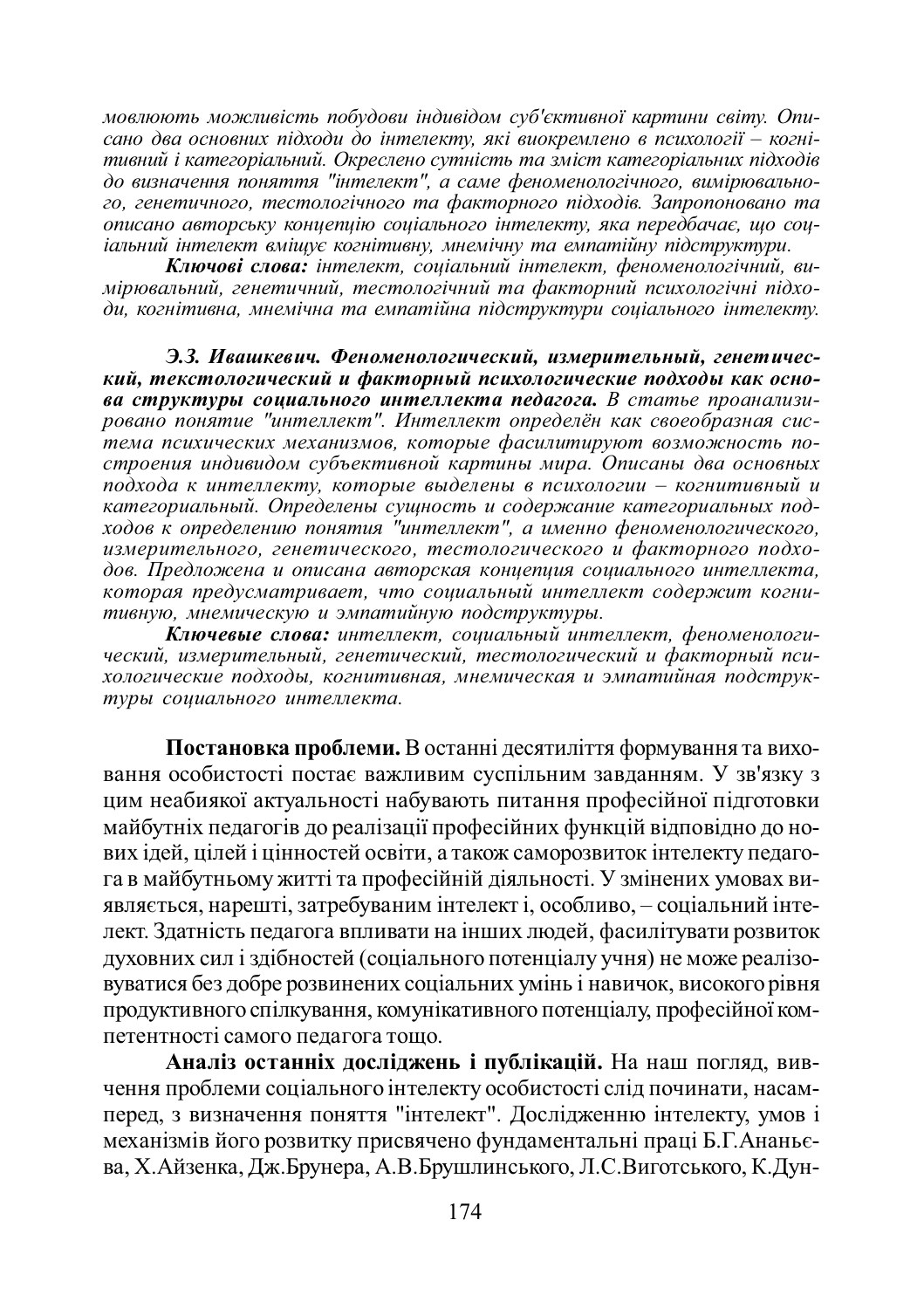кера, О.Р.Лурії, Ж.П'яже, С.Л.Рубінштейна, Ч.Спірмена, Р.Стернберга, Л. Терстоуна, О.К. Тихомирова, В.Штерна та інших дослідників.

Отже, завланнями нашої статті є:

1. Проаналізувати сутність поняття "інтелект", окреслити його як своєрідну систему психічних механізмів, які зумовлюють можливість побудови індивідом суб'єктивної картини світу.

2. Описати два основних підходи до інтелекту, які виокремлено в психології – когнітивний і категоріальний.

3. Окреслити сутність та зміст категоріальних підходів до визначення поняття "інтелект", а саме феноменологічного, вимірювального, генетичного, тестологічного та факторного пілхолів.

4. Запропонувати та описати авторську концепцію соціального інтелекту.

Виклад основного матеріалу і результатів дослідження. В психологічних лослідженнях інтелект розглядається як система психічних механізмів, які зумовлюють можливість побудови індивідом суб'єктивної картини світу. У психологічному словнику [3, с. 83] інтелект визначаєтьcя як відносно стійка структура розумових здібностей. У ряді психологічних концепцій автори ототожнюють інтелект із системою розумових операцій, зі стилем діяльності і стратегією розв'язання проблем, із ефективністю індивідуального підходу щодо кожної конкретної ситуації, що вимагає пізнавальної активності, з когнітивним стилем тощо.

Розуміння інтелекту базується на тій чи іншій його моделі, яка спирається на деякі апріорні теоретичні моделі, а потім верифікується в емпіричному дослідженні. В психології виокремлюють два основних підходи • по інтелекту: когнітивний (інтелект визначається через основні його прояви у пізнавальній діяльності особистості, такі як активізація мисленнєвого акту, пам'яті, уяви та інших психічних функцій) і категоріальний, який дозволяє виявити структуру інтелекту, умови і механізми його функціонування та розвитку.

В результаті аналізу експериментальних досліджень зарубіжних та вітчизняних психологів можна виділити такі категоріальні підходи до поняття "інтелект":

1) феноменологічний підхід (М.Вертгеймер, Р.Глезер, К.Дункер, В.Келер, Дж.Кемпіон, Р.Мейлі та ін.);

2) вимірювальний підхід (Фр.Гальтон, А.Біне і Т.Сімон та ін.);

3) генетичний підхід (А.Біне, У.Р.Чарлсворз та ін.);

4) тестологічний підхід (Р.Амтхауер, А.Анастазі, Н.Бейлі, Е.Боринг, Р.Вайнер, Р.Кеттелл, Р.Мейлі, Г.Мелхорн, Ч.Спірмен, Р.Стернберг, Е.Торндайк та ін.);

5) факторний підхід (Д.Векслер, Дж.Гілфорд, Ч.Спірмен, Л.Терстоун та ін.);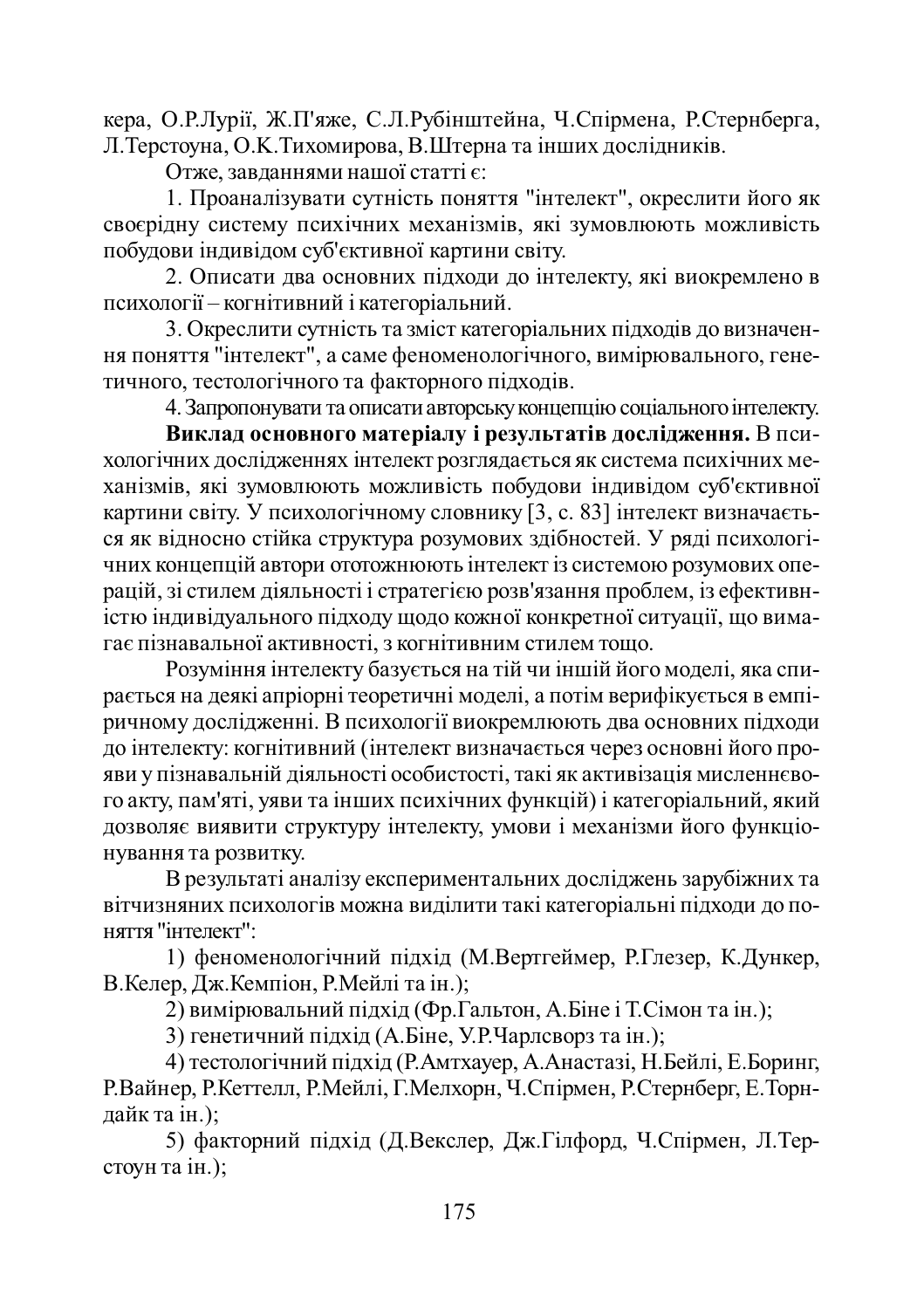6) когнітивно-вербальний підхід (Дж. Вашингтон, Р. Е. Риггіо);

7) поведінковий підхід (Х.Айзенк, П.Верной, В.Майкл, Ж. П'яже, С.Л.Рубінштейн, М.Салліван, М.Тисак, М.Форд, С.Чен, В.Штерн та ін.);

8) невербальний підхід (Д.Арчер, Р.Акерт, М.Варне, Р.Розенталь, П.Сміт. Р.Стернберг):

9) функціонально-рівневий підхід (Б.Г.Ананьєв, Б.М.Величковський, М.Д.Дворяшина, Н.Кентор, В.Н.Куніцина, Є.І.Степанова та ін.);

10) імпліцитний пілхіл (У.Нейссер, Р.Стернберг, М.А.Холодна);

11) процесуально-діяльнісний підхід (К.О.Абульханова-Славська, А.В.Брушлинський, Л.А.Венгер, С.Л.Рубінштейн, Н.Ф.Тализіна, О.К. Тихомиров та ін.):

12) регуляційний підхід (Ж. П'яже, Р.Стернберг, Л.Л.Терстоун та ін.);

13) соціо-культурний підхід (Дж.Брунер, Л.С.Виготський, М.Коул, Л.Леві-Брюль, К.Леві-Стросс, О.Р.Лурія та ін.);

14) учіннєвий підхід (Г.А.Берулава, З.І.Калмикова, Н.А.Менчинська, А.Стаатс, Р.Фейерштейн, К.Фішер та ін.);

15) інформаційний підхід (Р.Стернберг, Е.Хант та ін.).

Проаналізуємо базові підходи до визначення соціального інтелекту, серед яких ми виокремлюємо феноменологічний, вимірювальний, генетичний, тестологічний та факторний підходи, адже саме вони, по-перше, створюють підгрунтя для функціонування інших підходів, а, по-друге, вони дозволяють нам розробити структуру соціального інтелекту педагога.

Проаналізуємо сутність кожного з цих підходів і почнемо, перш за все, з феноменологічного підходу (М.Вертгеймер, Р.Глезер, К.Дункер, В. Келер, Дж. Кемпіон, Р. Мейлі та ін.). Даний підхід бере свій початок з моменту виникнення психології як науки, що в якості базової категорії розглядає інтелект, а до числа "вічних", "планетарних" проблем відносить проблему його походження і сутності. Ще до виокремлення психології в самостійну науку вчені-філософи та натуралісти розглядали такі характеристики індивідів, які можна назвати інтелектуальними. Ними обговорю-•<br>валися такі проблеми, які безпосередньо стосуються інтелекту. Це – такі проблеми, як походження і еволюція розуму (Д.Дідро, Ж.-Ж.Руссо, Т.Браун, Дж.Міль), його зв'язок з сенсорними процесами і почуттями (Р.Декарт, Г.Лейбніц, Дж.Локк, Гартлі), роль розуму в житті людини (Демокріт, Платон, Аристотель, Ф.Бекон), можливості розуму в пізнанні навколишнього життя і самого себе (Аристотель, Епікур, Р.Декарт, Б.Спіноза, Г.Лейбніц). Були висунуті гіпотези щодо закономірностей функціонування мислення (Т.Браун, Гартлі, Дж.Локк), розглядалися питання щодо сутності і характеру інтелектуальної активності (Аристотель, Платон, Т. Гоббс), були зроблені спроби виділити і вивчити окремі мисленнєві прийоми (Дж.Міль) [цит. за 2, с. 13-15].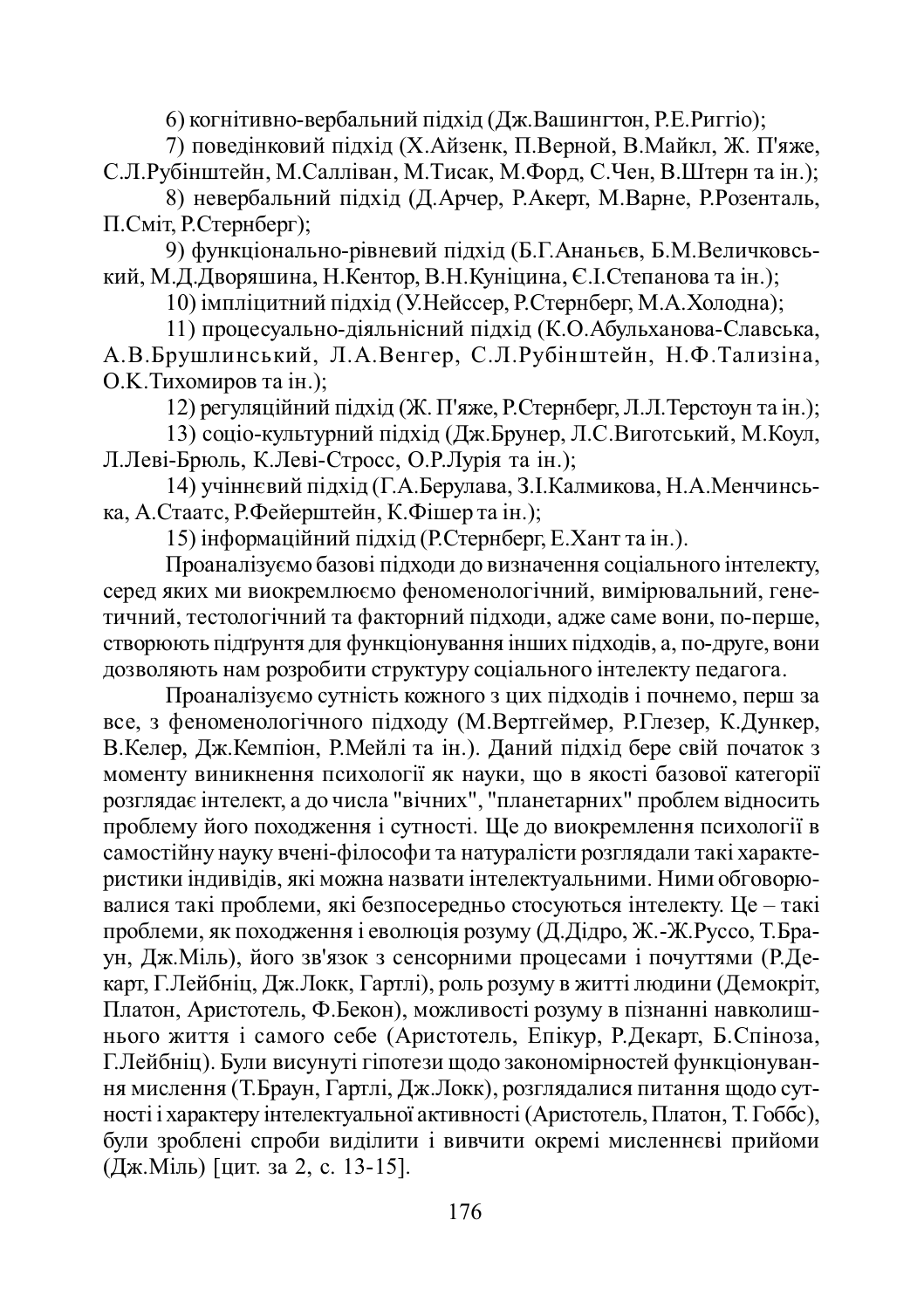Таким чином, період від античної філософії до філософії кінця XVIII ст. був досить важливим для прогресу психології як науки і проблеми вивчення інтелекту, хоча сам по собі феноменологічний підхід не робить певних науково обгрунтованих висновків щодо сутності загального інтелекту особистості, а також стосовно соціального інтелекту в структурі загального інтелекту людини.

Наступним підходом є вимірювальний (Фр.Гальтон, А.Біне і Т.Сімон та ін.). Як об'єкт науково-психологічного дослідження поняття "інтелект" було введено англійським антропологом Фр. Гальтоном у другій половині XIX століття. На питанні щодо існування індивідуальних відмінностей у розумових (інтелектуальних) здібностях Фр. Гальтон наголошує у своїй книзі "и у послідження здібностей людини та їхній розвиток" (1883 р.). Вчений вважав, що інтелект – це генетично зумовлена здатність, яка не залежить від умов розвитку, але підлягає вимірюванню. Перша дослідницька програма, • позроблена і реалізована Фр.Гальтоном в Лондоні, була зорієнтована на •<br>виявлення фізичних особливостей випробовуваних (здатність до розрізнення розміру, кольору, часу реакції на світло та ін.). Уявлення Гальтона про інтенект на багато років наперед концептуалізувалися у різних теоріях психологів, які безпосередньо займалися його дослідженням, а також вплинули на методологію його вимірювання. Дещо пізніше Дж. Кеттел, цілковито приймаючи погляди Фр. Гальтона, розробив серію спеціальних процедур (які дещо пізніше були названі "тестами"), що забезпечують вимірювання гостроти зору, чутливість до болю і т.п. Таким чином, на початковому етапі дослідження інтелект співвідносився з психофізіологічними функціями особистості. При цьому наголошувалося на вродженому (органічному) характері інтелектуальних відмінностей між людьми [цит. за 1, с. 13].

Представники генетичного підходу – А.Біне та У.Р.Чарлсворз, на відміну від Фр. Гальтона, визнавали вплив навколишнього середовища на особливості пізнавального розвитку особистості. Інтелектуальні здібності оцінювалися вченими не лише з урахуванням сформованості певних пізнавальних функцій, але й рівня опанування соціальним досвідом (поінформованості, уълння значення слів, володіння деякими соціальними навичками, здатності до моральних оцінок і т.д.). Зміст поняття "інтелект", таким чином, є досить об'ємним і з точки зору його проявів, і з огляду на фактори його становлення. Однак, в контексті генетичного підходу інтелект визначався як вже досягнутий, сталий рівень психічного розвитку, а не як здатність до пізнання.

Інший підхід – тестологічний (Р.Амтхауер, А.Анастазі, Н.Бейлі, Е.Боринг, Р.Вайнер, Р.Кеттелл, Р.Мейлі, Г.Мелхорн, Ч.Спірмен, Р.Стернберг, Е. Торндайк та ін.) – став домінувальним на багато десятиліть. Він сприяв суттєвим науково-практичним результатам, що стосуються розвитку когнітивної сфери особистості (Н.Бейлі, Е.Боринг, Г.Мелхорн), вивченню сте-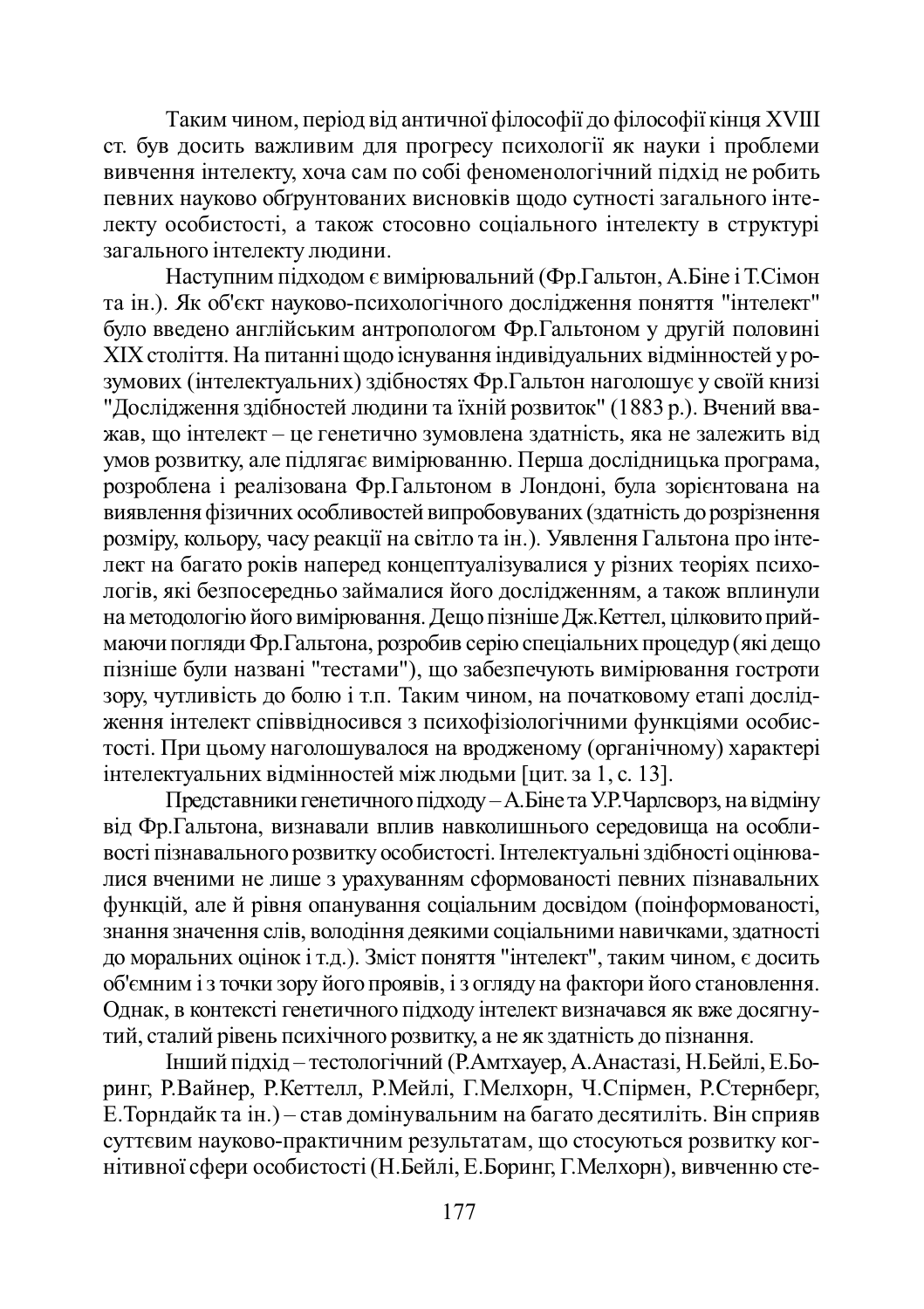пеню впливу на цю сферу оточуючого середовища (Г.Бірх, Р.Вайнер). В межах текстологічного підходу були виявлені і проаналізовані відмінності в когнітивних характеристиках, пов'язаних з належністю того чи іншого індивіду до соціально-економічних, етнічних, культурних груп (А.Анастазі, Дж. Маллер, Е. Торндайк). Вивчаючи когнітивні показники (Р. Амтхауер, Д. Векслер, Дж. Гілфорд), аналізуючи їхню факторну вагу та кореляції, а таужж створюючи моделі структури інтелекту (Ф.Верной, Дж.Гілфорд, Р.Кеттелл, Ч.Спірмен), інтерпретуючи результати інтелектуальних тестів з точки зору різних психологічних шкіл і напрямів (Р. Мейлі, Р. Стернберг), психологи на-•<br>магалися усвідомити сутність інтелекту, запропонувати його структуру та визначити функції, які будуть підтримуватися багатьма дослідниками.

Але, зокрема, тестологічний підхід базується на суттєвих протиріччях, що фасилітували виникнення ілюзії "зникнення" або "зтертя" інтелекту [4]. З одного боку, текстологічний підхід наголошує на проблемі низької надійності тестів інтелекту в плані передбачення інтелектуальних досягнень людини в реальних життєвих ситуаціях (тобто, фактично, поняття "інтелект" повною мірою замінює поняття "здатність до навчання"). З іншого боку, представники тестологічного підходу підкреслюють, що інтелектуальні тести досить "чутливі" щодо особливостей соціалізації респондентів. 3 третього боку, виявилося, що в оцінках IQ представлені такі психологічні властивості людини, які, впливаючи на кількісний показник IQ, тим не менш, не мають прямого відношення до інтелектуальної компетентності. I, нарешті, факти підтверджують, що інтелект – ще не до кінця досліджене ПОНЯТТЯ, ТОМУ ЩО 3 УРАЗУВАННЯМ НЬОГО МОЖНА ДОСЛІДИТИ ПРАКТИЧНО НЕСКІНЧЕНну кількість описуваних науковцями типів поведінки особистості.

Починаючи з XX століття в межах тестологічної парадигми виникають дві досить протилежні характеристики тлумачення природи інтелекту: одна пов'язана з визнанням загального фактора інтелекту (Ч.Спірмен), інша – із запереченням сталих, стереотипних форм загального початку інтелектуальної діяльності та затвердженням існування великої кількості незалежних за своєю природою інтелектуальних здібностей (Л.Терстоун).

Отже, наступним підходом до визначення природи інтелекту індивіда є факторний підхід (Д.Векслер, Дж.Гілфорд, Ч.Спірмен, Л.Терстоун та ін.). Теорія інтелекту Ч.Спірмена базувалася на факті наявності позитивних кореляційних зв'язків між результатами виконання респондентами різних інтелектуальних тестів. Основою зв'язку виконання різних тестів, • на думку вченого, є наявність в кожному з них так званого "загального фактору" інтелекту ("general factor", скорочено "g"). Фактор g, вважав Ч. Спірмен, і є інтелектом за своєю суттю, і його сутність зводиться до індивідуальних відмінностей в характеристиках "розумової енергії" особистості. Рівень розумової енергії виявляє себе в здатності індивіда вияв-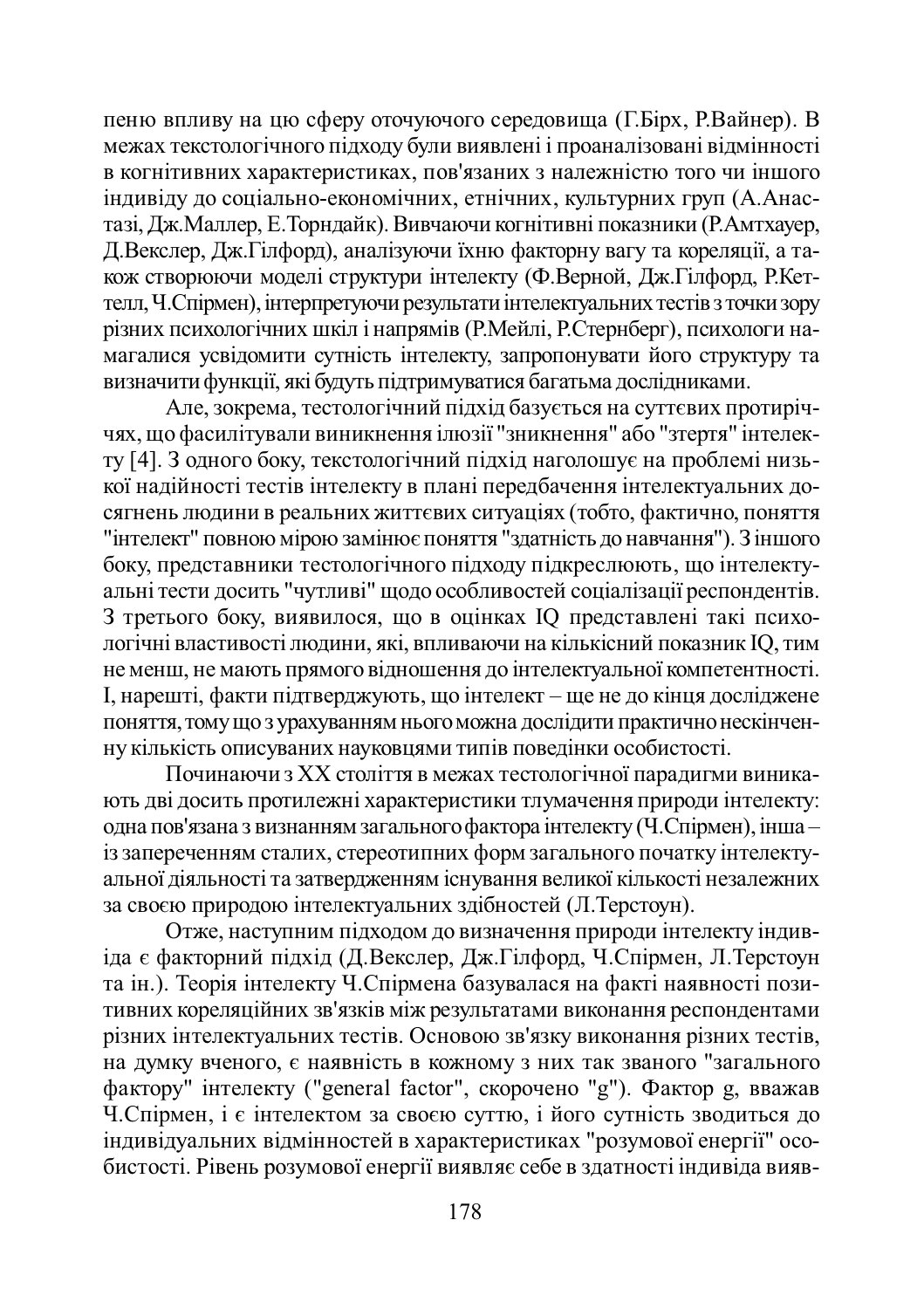ляти зв'язки і відношення як між окремими елементами власних знань, так і між змістовими компонентами певної тестової задачі. Також Ч.Спірменом було виділено фактор s, урахування якого дозволяє характеризувати специфіку кожного конкретного тестового завдання. Дана теорія отримала назву "двофакторної теорії інтелекту" [6, с. 202].

 $\dot{I}$ ншою теорією інтелекту, яка відноситься до факторного підходу, є теорія інтелекту Л. Терстоуна. Остання наголошує на неможливості існування загального інтелекту. В результаті провелених лослілжень Л.Терстоун отримав більше 10 групових факторів, і 7 із них були ним ідентифіковані і названі "первинними розумовими здібностями" [7]: S – просторовий фактор (здатність до мисленнєвого оперування просторовими відношеннями); Р – фактор сприймання (здатність особистості деталізувати зорові образи); N – обчислювальний фактор (здатність індивіда виконувати •<br>базові арифметичні лії); V – фактор вербального розуміння (златність людини розуміти та аналізувати значення слів); F – швидкість мовлення (здатність швидко підібрати потрібне слово за заданим критерієм); М – фактор запам'ятовування інформації (здатність запам'ятовувати і відтворювати інформацію); R – фактор "логічне міркування" (здатність виявляти •<br>закономірність в запропонованому переліку літер, цифр, фігур).

Xоча, зокрема, М.А.Холодна зазначає, що і в результатах Ч.Спірмена чітко простежуються, крім загального інтелекту, деякі спеціальні фактори, тобто окремі здібності, а всі виділені Л. Терстоуном фактори корелюють між собою на високому рівні достовірності, тобто, мають деяку загальну основу. Тому М.А.Холодна робить висновок, що мова йде про одну й ту ж саму теорію, в межах якої наголошується або на загальному (за Ч.Спірменом), або на спеціальних (за Л.Терстоуном) факторах [4, с. 115].

В результаті проведених емпіричних досліджень Л. Терстоуном був зроблений висновок, що для опису індивідуального інтелекту не можна • використовувати лише показник IQ. На його думку, неабияку роль відіграють індивідуальні інтелектуальні здібності, які виявляються незалежно одна від одної і відповідають за певну групу інтелектуальних операцій. Таким чином, дана теорія отримала назву "багатофакторної теорії інтелекту", де значення багатьох факторів виконують саме інтелектуальні здібності [7]. Подальший розвиток уявлень щодо природи інтелекту в тестологічному його розумінні було пов'язано з обґрунтуванням, з одного боку, "цілісності" інтелекту, з іншого боку, – "множинності" його факторів.

Слід зазначити, що "цілісність" та "системність" загального інтелекту добре висвітлені в роботах Ф.Вернона, Л.Гутмана, Р.Кеттелла, Дж.Равена, Л.Хамфрейса. Теоретичним результатом досліджень цього напрямку стало визнання існування "загального інтелекту", який відіграє про-• відну роль в різних видах інтелектуальної (чи пізнавальної) діяльності.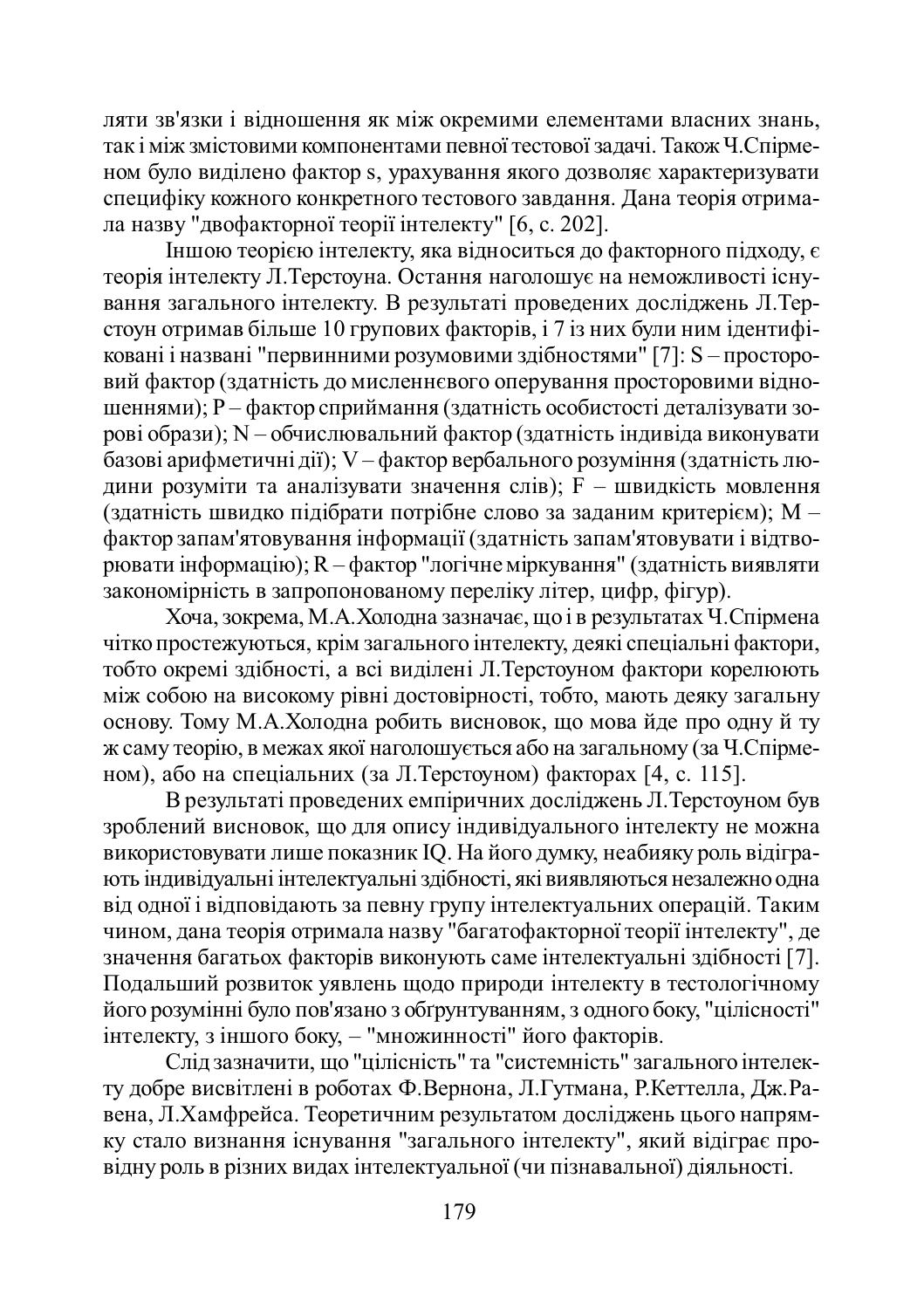Дослідження "множинності" факторів загального інтелекту пов'язані, перш за все, з ідеями Л. Терстоуна про множинність інтелектуальних здібностей. Подібні дослідження були проведені також Дж. Гілфордом, Дж. Керролом, Р. Мейлі, А. Ягером та ін. Отримані Дж. Гілфордом емпіричні результати було покладено в основу створеної вченим структурної моделі, в якій виокремлено чотири типи інтелекту: "конкретний", "абстрактний", "семантичний" і "соціальний" [5]. У факторній моделі інтелекту Иж.Гілфорда соціальний інтелект вілноситься до конативної, повелінкової <u>категорії</u>, адже рівень розвитку соціального інтелекту зумовлює, перелусім, повелінкову реалізацію люлиною молелей соціальної взаємолії.

Отже, структура загального інтелекту Дж.Гілфорда вміщує 120 різних інтелектуальних здібностей, які розподілені за 15 факторами. Не-•<br>абияке значення мають принципи поєднання інтелектуальних здібностей. У даній моделі 120 факторів інтелекту слід розцінювати як інтелектуальні здібності, які Дж. Гілфорд класифікує відповідно за трьома незалежними змінними, що характеризують процес обробки інформації. Ці – такі змінні: 1) зміст запропонованої інформації (велике значення набуває характер стимульного матеріалу, який використовується); 2) мисленнєві операції з обробки інформації (або мисленнєві дії); 3) результати обробки інформації.

При цьому кожна інтелектуальна здібність описується в термінах конкретного пізнавального змісту, мисленнєвих операцій, отриманого результату, і позначається поєднанням трьох змінних:

1. Операції. Ця змінна моделі відображує характер і способи здійснення мисленнєвої діяльності у процесі переробки інформації. Дана змінна є найбільш важливою, порівняно з двома іншими. Вона складається з п'яти базових процесів, які використовує людина в результаті здійснення певних мисленнєвих операцій:

1. Пізнання (С) – сприйняття, впізнавання, усвідомлення, розуміння інформації.

2. Пам'ять (M) – запам'ятовування, збереження і відтворення інформації.

3. Дивергентне мислення (D) – в його основу покладено уяву; дивергентне мислення є засобом утворення великої кількості різноманітних альтернатив, які логічно пов'язані з побаченою чи почутою інформацією; передбачається багатоваріативність у пошуці розв'язання певної проблеми. Дивергентне мислення є найважливішою складовою творчої діяльності.

4. Конвергентне мислення (N) – здійснення логічного пошуку розв'язання проблеми, пошук та з'ясування одного правильного засобу її розв'язання.

5. Оцінювання (Е) – порівняння та оцінка інформації за певними критеріями. Ця операція є інструментом порівняння винайденого рішення зі стандартами або встановленими критеріями, що припускає оцінку рішен-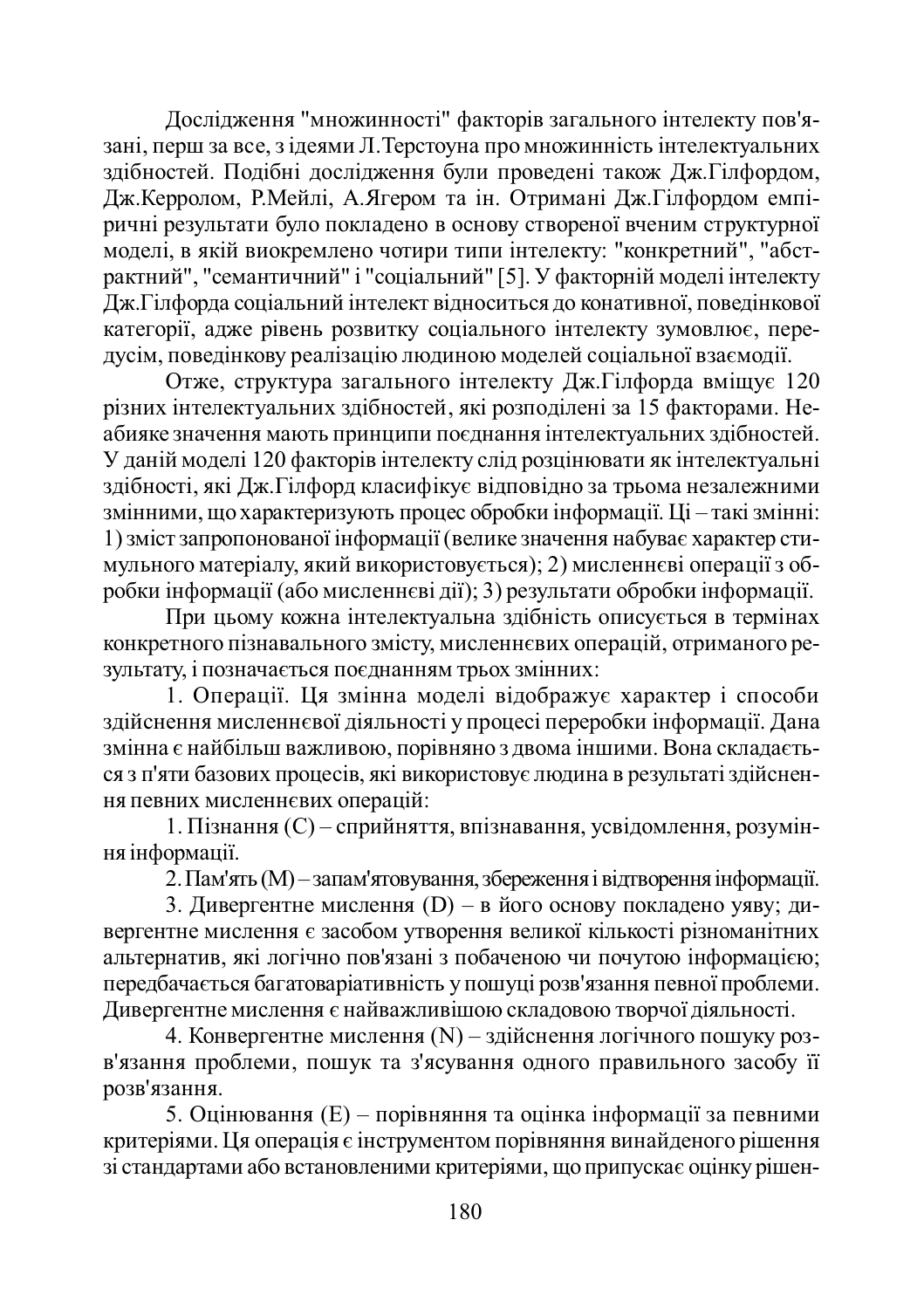ня відповідно до придатності, бажаності чи відповідності моральним нормам. Оцінне мислення відрізняється від конвергентного тим, що воно не фасилітує виникнення ніякої нової інформації; оцінки формуються відносно того, що вже було добре відомим. Кожна з п'яти описаних вище операцій може застосовуватися шоло фігуративної (образний зміст), симвоичної, семантичної і поведінкової інформації тощо.

2. Зміст. У даній моделі розрізняють чотири основні типи інфор-Mattii за змістом:

 $1. O6$ рази (F) – зорові, слухові, пропріоцептивні та інші образи, що відображують суто фізичні характеристики об'єкта.

2. Символи (S) – формальні знаки: літери, цифри, ноти, дорожні знаки, колові позначення.

3. Семантика (М) – концептуальна інформація, найчастіше – словесна; вербальні ідеї і поняття; сенс, переданий за допомогою слів або візуальних символів.

4. Поведінка (В) – інформація, яка відображує процеси міжособистісного спілкування: мотиви, потреби, настрої, думки, почуття, настановлення, що великою мірою визначають поведінку людей. Саме цей фактор був покладений Дж. Гілфордом в основу соціального інтелекту.

3. Результати обробки інформації. Дана складова моделі описує, яким чином організовуються кінцеві результати мисленнєвого процесу. Iнформація певного змісту може бути оброблена за допомогою одного з п'яти способів (операцій). В результаті інтелектуальної обробки ми організуємо інформацію за шести основними типами:

1. Одиниці (елементи) (U) – окремі одиниці інформації.

2. Класи (С) – сукупність різної інформації, згрупованої щодо загальних елементів або властивостей.

3. Відносини (R) – відносини між одиницями інформації, які висвітлюють зв'язок між об'єктами.

4. Системи (S) – блоки інформації, складені із щільно взаємопов'язаних і взаємозалежних частин. Кожна система як певне структурне ціле вміщує окремі компоненти (або елементи). Прикладами системи можуть бути розрахүнки, математичні припущення, гіпотези, а також наративи та історії.

5. Трансформації (Т) – перетворення, модифікації, переформулювання інформації. Трансформації фасилітують людину із добре розвиненими творчими здібностями до зміни власної ситуації, достатньо стійкої точки зору на певні події та явища.

6. Імплікації (I) – результати та висновки; при цьому висновки сформульовані на основі результатів, логічно пов'язаних з даною конкретною інформацією, які з урахуванням імплікованого змісту виходять за межі даного інформаційного простору.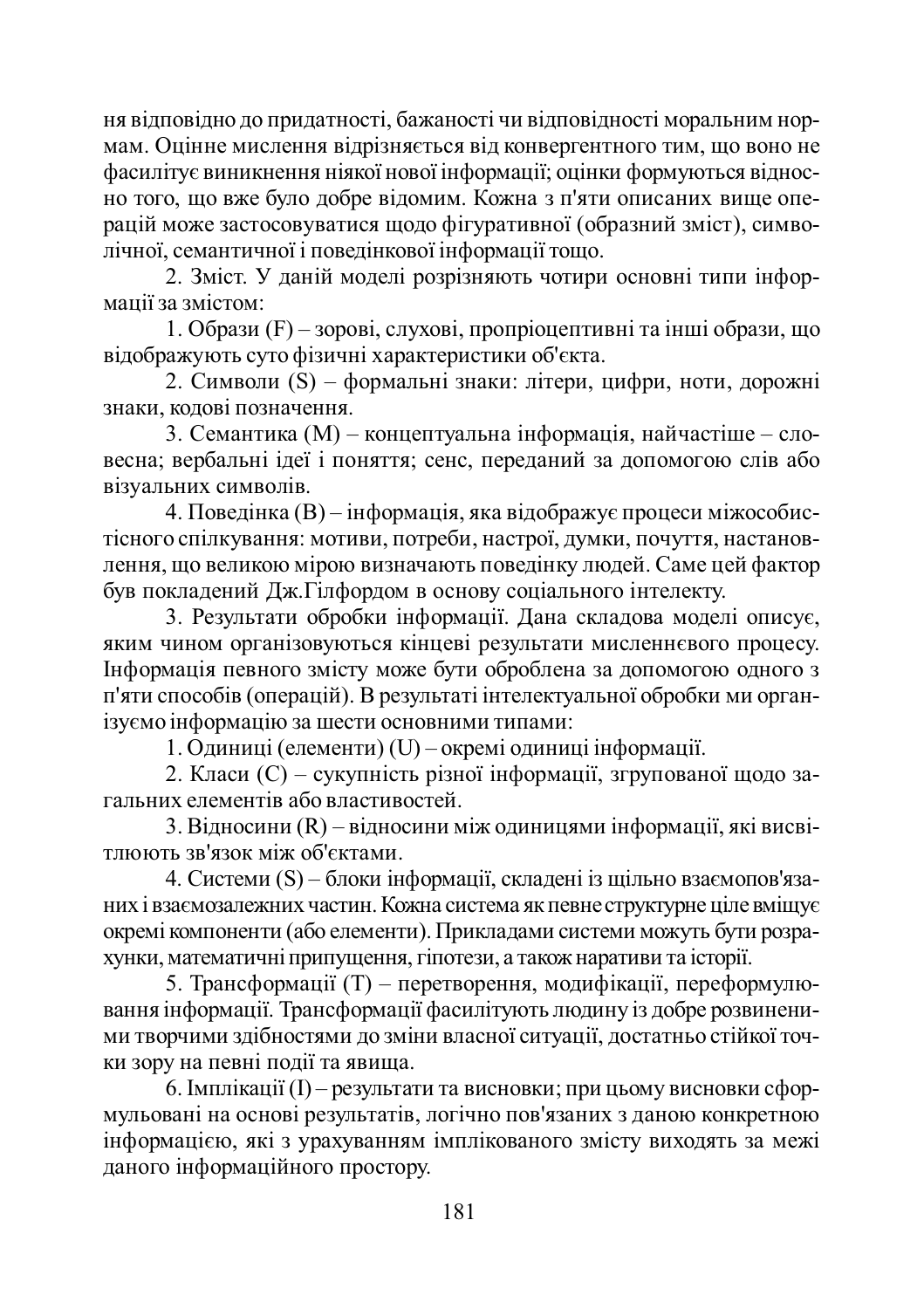Запропонована Дж.Гілфордом схема описує 120 інтелектуальних факторів (або здібностей). Кожній здібності, в свою чергу, відповідає де-1<br>изкий маленький кубик, утворений трьома осями координат: зміст, операції, результати. У мисленнєвому процесі людина виконує одну із операцій щодо певного конкретного типу матеріалу (або змісту), отримуючи • в кожному конкретному випадку той чи інший продукт. При цьому, зважаючи на досить низькі кореляції між результатами виконання респондентами різних інтелектуальних тестів. Дж.Гілфорд заперечував існування лише одного, загального фактора інтелекту.

Отже, за своєю внутрішньою природою соціальний інтелект є динамічним утворенням. Динаміка ставлень до інших стає презентабельною, якщо уявити їх у структурі процесу соціального обміну ідеями. З одного боку, такий обмін не є лише процесом проекції власних настановлень або прийняття настановлень інших суб'єктів соціальної взаємодії. В своїй найɜɢɳɿɣɮɨɪɦɿɪɨɡɜɢɬɤɭɩɪɨɰɟɫɬɜɨɪɱɨʀɜɡɚɽɦɨɞɿʀɡɿɧɲɢɦɢɩɪɢɡɜɨɞɢɬɶɞɨ актуалізації та інтенсивного розвитку соціального інтелекту. З іншого боку, соціальний обмін стає недосконалим тоді, коли індивід лише пасивно, імпліцитно включає інформацію про іншу особу у свій звичний арсенал думок, ідей, суджень тощо. Але, разом з тим, соціальний обмін піддається викривленню і в протилежному випадку, коли індивід цілком сприймає ("приймає") іншого, для чого намагається відмовитися від власних норуъть и тастановлень, моральних норм, які вже давно затвердилися в соціокультурному середовищі. Лише частковий вихід за межі власного соціального інтелекту дозволяє індивіду знайти певні загальні моменти, що забезпечуватимуть рівноцінний обмін інформацією між суб'єктами соціальної взаємодії. Такий вихід завжди являє собою єдність різноспрямованих процедур: з одного боку, фіксація в інших людях неочікуваного, унікального порівняно зі звичними для себе постулатами; з іншого боку, – від ідентифікації невідомого, незвичного – до відомого, стереотипного тощо. При цьому природа цього обміну наголошує на двох сторонах у відношенні до взаємного збагачення суб'єктів соціальної взаємодії.

Ми вважаємо, що соціальний інтелект педагога вміщує три підструктури: когнітивну, мнемічну та емпатійну тощо. Отже, когнітивна підструкуъл соціального інтелекту включає в себе сукупність досить стійких знань, и и стания и терпретації подій, поведінки людей, їх взаємовідносин і т.д. на основі сформованої системи інтерпретацій на мікроструктурному і макроструктурному рівнях. Мікроструктура когнітивної складової соцiального iнтелекту детермiнується функціями останнього, а саме пізнавально-оцінною, від якої залежить грамотна переробка та оцінювання інформації, яку сприймає суб'єкт; прогностичної, на основі якої здійснюється планування та прогнозування розвитку міжособистісних взаємодій; ко-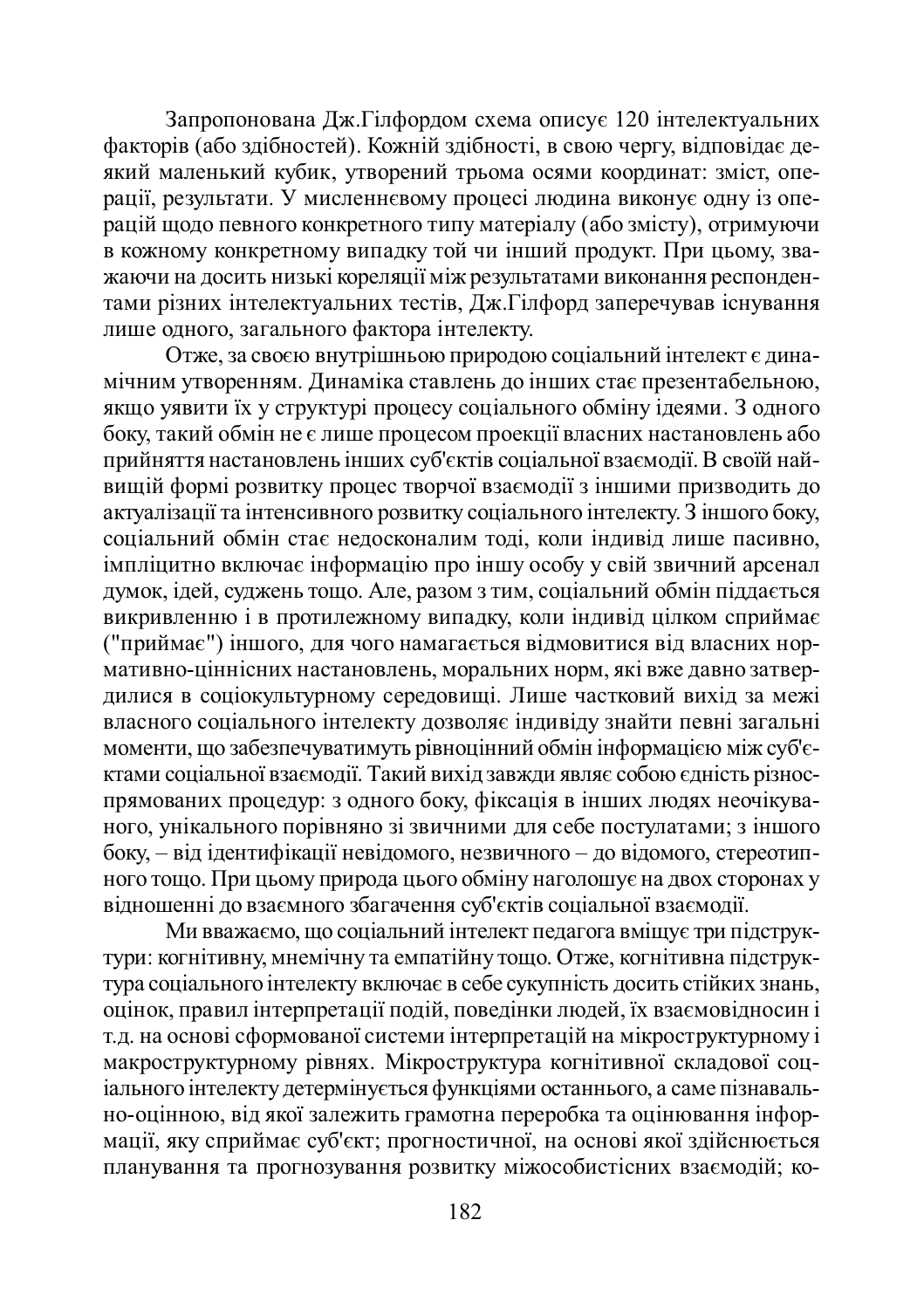мунікативної, що забезпечує ефективність власне процесу спілкування (дана функція пов'язана з адекватним сприйняттям і розумінням партнера по спілкуванню); рефлексивної, яка знаходить своє відображення безпосередньо в самопізнанні. У свою чергу, макроструктура когнітивної складової соціального інтелекту виявляється у ставленні індивіда до себе як до иінності, ціннісно-смисловій позиції до міжособистісних відносин, а також в актуалізації мотиваційно-ціннісних орієнтацій особистості, аксіологічного ставлення до професійної та інших видів діяльності.

Джерелом соціального інтелекту на мікроструктурному рівні є безперервна актуалізація перерахованих нами функцій. При цьому результатом їх інтеграції можна вважати сукупність суб'єктивних шкал, що дають можливість суб'єктові орієнтуватися в особливостях міжособистісної взаємодії, розпізнавати й адекватно оцінювати поведінку інших індивідів. Одним з основних результатів соціального інтелекту високого рівня буде наявність у особистості суб'єктивних статистик різних модальностей. Це – простір суб'єктивних психосемантических шкал, символіка невербальної товедінки, нормативи мовної продукції і т.д.

Завданням соціального інтелекту на макроструктурному рівні є забезпечення можливостей оцінювати себе й інших людей як особистостей. При цьому ціннісні орієнтації окремого індивіда можуть не збігатися із элальноприйнятими соціальними нормами і навіть вступати з ними в конфлікт, але завжди є такий соціум і його конкретні представники, у яких індивідуальне бачення світу, особистісні цінності і смисли людини будуть знаходити підтримку.

Мнемічна складова соціального інтелекту педагога характеризує наявність у індивіда здатності до інтерпретації явищ, подій життя, поведінки інших людей і свого власного як суб'єкта цих подій. Мнемічна підструктура базується на особистісному досвіді суб'єкта, де суб'єктивні статистики утворюють особистісний інтерпретаційний комплекс. Полімодальність в даному випадку означає наявність у людини різних інтерпретаційних комплексів відповідно до різних сфер буття індивіда. Формально вони можуть суперечити один одному, проте психологічно в нормі є внутрішньо узгод-Женими, забезпечуючи єдність мнемічної складової соціального інтелекту.

Емпатійна складова соціального інтелекту більшою мірою залежить від того, яку форму поведінки педагог обирає в якості пріоритетної, що очікує від оточуючих його суб'єктів, який ціннісний інтерпретаційний комплекс у ставленні до навколишнього світу сформувався у людини, які можливості є у даного індивіда в плані використання механізмів антиципації у розв'язанні різних проблем професійного та соціального життя тощо.

Висновки. Так, ми передбачаємо, що одним з основних результатів інтеграції функцій соціального інтелекту є наявність у індивіда суб'єк-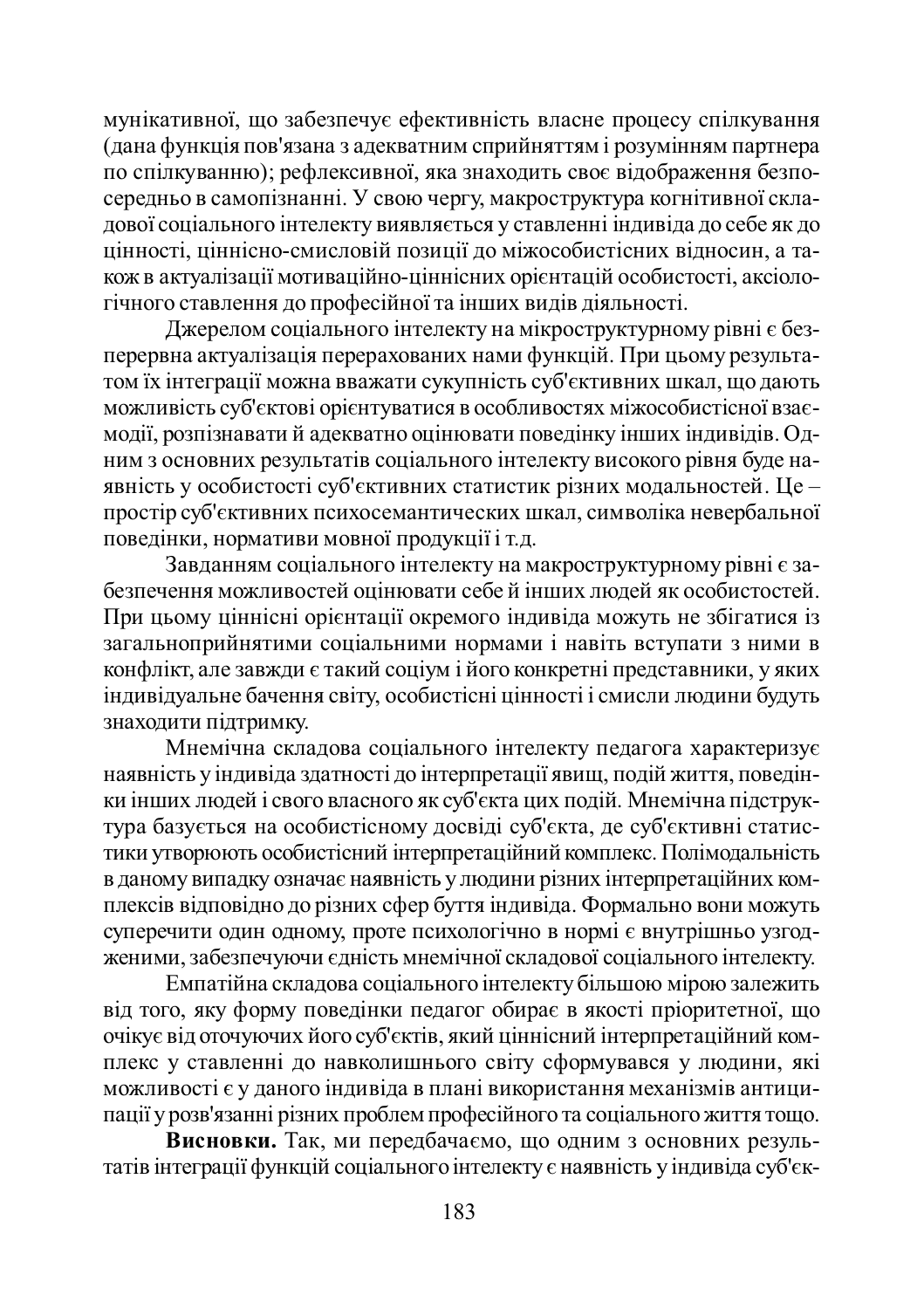тивних статистик різних модальностей: це – й простір суб'єктивних психосемантичних шкал, й символіка невербальної поведінки, й нормативи мовленнєвої продукції. Перелік подібних модальностей можна доповнити, маючи на увазі, що статистики фактично відображують всілякі сторони життєдіяльності людей, тому вони різняться з урахуванням глибини, тривалості життя, репрезентативності та ін. При цьому статистики, як одиниці соціального інтелекту, за своєю будовою, функціями та ґенезою лосить глибоко відрізняються від соціальних стереотипів. Якщо стереотип  $\epsilon$  стійкою структурою, фіксованою на рівні мнемічного компонента coціального інтелекту, що є інваріантою стосовно різних життєвих ситуацій, то статистики є змінною, рухомою структурою. Статистики по відношенню до стереотипів є вихідною феноменальною базою їхньої подальmoï організації.

Отже, будемо виходити з того, що повсякденне буття, життєдіяльність тощо утворюють собою сукупність ситуацій, подій, вчинків та ін. Тоді окрема статистика  $\epsilon$  певною репрезентативною вибіркою, що є валідною деякому суб'єктивному аспекту розуміння, тим самим створюючи вихідну, базову одиницю соціального інтелекту. Прикладом деякої статистики може бути окрема суб'єктивна шкала ("справедливий – несправедливий", "емпатійний – не емпатійний", "вірний – невірний" та ін.), коли характер розподілення суджень індивіда за шкалою є результатом соціального інтетекту людини. При цьому розподіл статистики за шкалою може бути або одномодальним, або бімодальним. В останньому випадку протилежні дескриптори приймають цілком самостійне значення, фіксуючись на рівні соціального інтелекту, виявляючись, наприклад, в подвійному, амбівалентному ставленні індивіда до самого себе, до інших, до світу тощо. Одномодальність або бімодальність статистики не є наперед заданими. Переходи одного розподілу в інший є закономірними процесами, природними для кожного індивіда. Щодо цього свідчать стадії вікового розвитку людини, поведінка суб'єкта в перехідний період його життя, нестійкий характер суспільної думки, цінностей та ін.

Перспективи подальших досліджень. На жаль, не всі питання з даної проблеми є до кінця розв'язаними в психології. Однією з найбільш актуальних проблем на сучасному етапі розвитку психологічної науки є вирішення питання як про співвідношення загального і соціального інтеискту, так і в цілому про правомірність виділення останнього в структурі IQ особистості, а також щодо особливостей прояву та становлення соціального інтелекту педагога в умовах виконання ним професійної діяльності. Також більш докладно структуру соціального інтелекту педагогів різних сфер професійної діяльності буде проаналізовано в наступних напих публікаціях.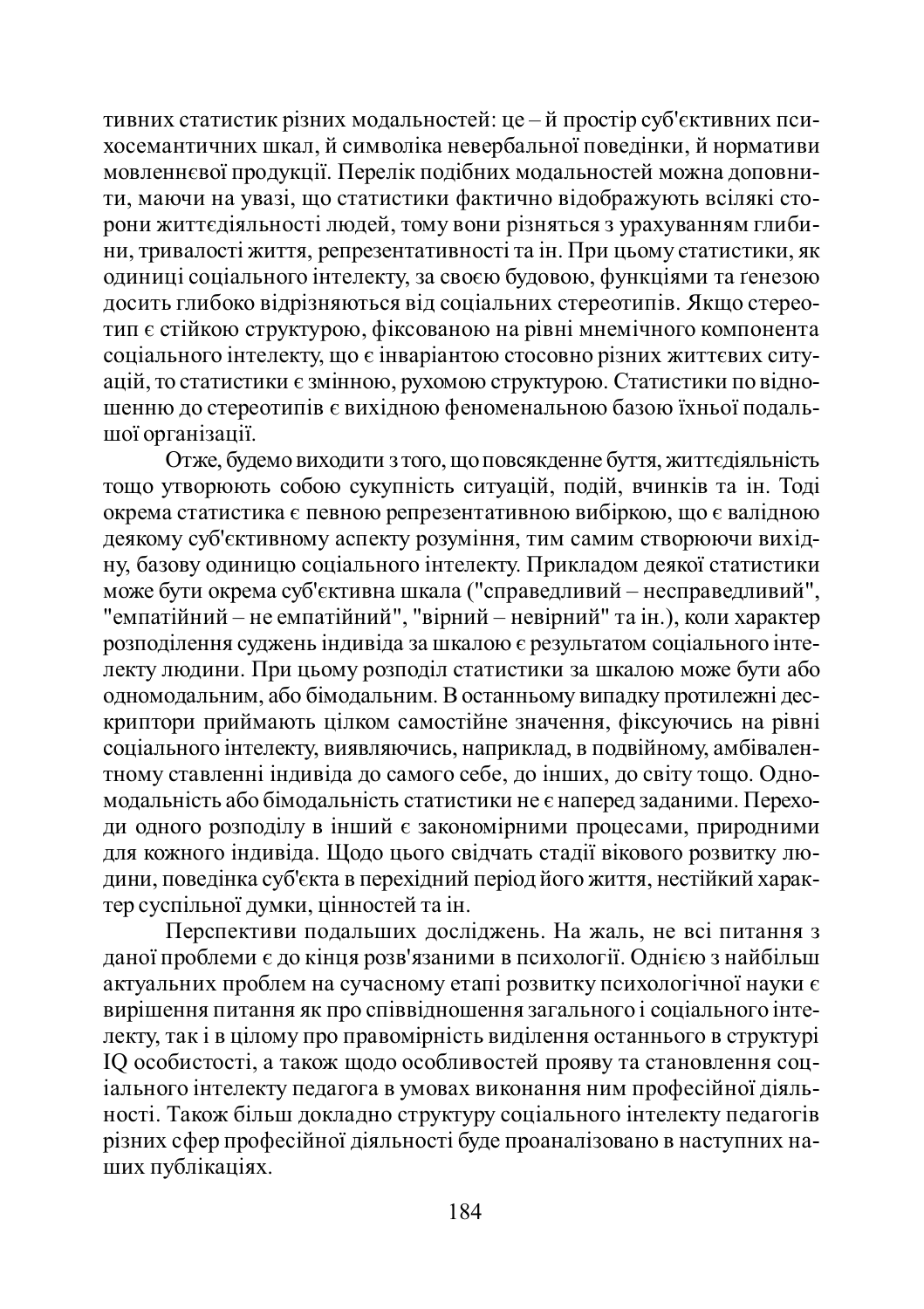### Список використаних джерел:

1. Капустина Е.А. Взаимосвязь социального интеллекта и коммуникативной компетентности личности [Текст] / Елена Александровна Капустина : Диссер... канд. психол. наук – 19.00.01 – общая психол., психол. личности, история психол. – Барнаул, 2004. – 218с.

2. Лукичёва М.А. Развитие социального интеллекта у студентов – будущих педагогов [Электронный ресурс] / Марина Александровна Лукичёва : Дис. ... канд. психол. наук : 19.00.07 – педаг. и возрастн. психол. – М. : РГБ. 2003. – 153 с. – (Из фондов Российской Государственной Библиотеки).

3. Психологический словарь [Текст] / А.Т. Айрапетянц, Я.А. Альтман, П.Ю. Анохин и др. / [под ред. В.В. Давыдова и др. ]. – М. : Педагоги- $\kappa$ a, 1983. – 447 c.

4. Холодная М.А. Психология интеллекта. Парадоксы исследования [Текст] / Марина Александровна Холодная. – 2-е изд., перераб. и доп. –  $\text{C}\Pi$ б. : Питер, 2002. – 272 с.

5. Guilford J.P. The nature of human intelligence [Text] / J.P. Guilford. – N.Y. : McGraw-Hill, 1967. – 156 p.

6. Spearman C. General Intelligence, objectively determined and measured [Text] / C. Spearman // Amer. J. of Psychology,  $1904. - V. 15. - P. 201-293.$ 

7. Thurstone L.L. Primary mental abilities [Text] / L.L. Thurstone. – Chicago : The Univ. of Chicago Press, 2002. – 122 p.

## **Spisok vykorystanykh dzherel**

1. Kapustina E.A. Vzaimosvyaz' social'nogo intellekta i kommunikativnoj kompetentnosti lichnosti [Tekst] / Elena Aleksandrovna Kapustina : Disser… kand. psixol. nauk – 19.00.01 – obshhaya psixol., psixol. lichnosti, istoriya psixol. – Barnaul, 2004. – 218s.

2. Lukichyova M.A. Razvitie social'nogo intellekta u studentov – budushhix pedagogov [E'lektronnyj resurs] / Marina Aleksandrovna Lukichyova : Dis. ... kand. psixol. nauk : 19.00.07 – pedag. i vozrastn. psixol. – M. : RGB, 2003. – 153 s. – (Iz fondov Rossijskoj Gosudarstvennoj Biblioteki).

3. Psixologicheskij slovar' [Tekst] / A.T. Ajrapetyanc, Ya.A. Al'tman, P.Yu. Anoxin i dr. / [pod red. V.V. Davydova i dr.].  $-M$ . : Pedagogika, 1983. – 447 s.

4. Xolodnaya M.A. Psixologiya intellekta. Paradoksy issledovaniya [Tekst] / Marina Aleksandrovna Xolodnaya. – 2-e izd., pererab. i dop. – SPb. : Piter,  $2002. - 272$  s.

5. Guilford J.P. The nature of human intelligence [Text] / J.P. Guilford. – N.Y. : McGraw-Hill, 1967. – 156 p.

6. Spearman C. General Intelligence, objectively determined and measured [Text] / C. Spearman // Amer. J. of Psychology, 1904. – V. 15. – P. 201-293.